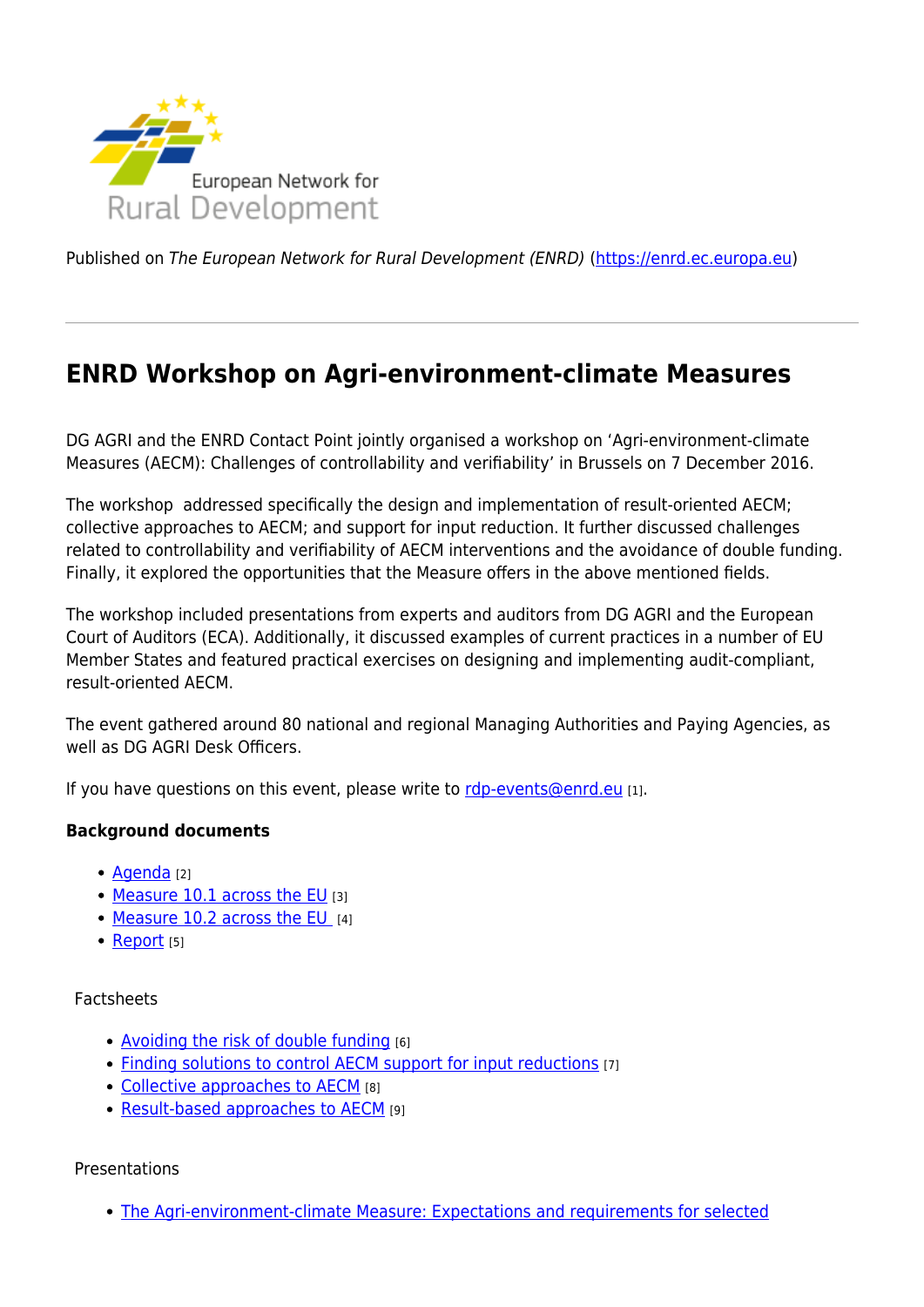[interventions](http://enrd.ec.europa.eu/sites/default/files/w12_measure10_sulima.pdf) [10], Krzysztof Sulima, DG AGRI

[Experiences from auditing agri-environmental measures](http://enrd.ec.europa.eu/sites/default/files/w12_auditing_aem_rexha.pdf) [11], Paolo Rexha, European Court of Auditors (ECA)

# **Input reduction support**

- Examples from the Member States
	- $\circ$  [Approach applied in France](http://enrd.ec.europa.eu/sites/default/files/w12_inputreduction_fr_dominiak.pdf) [12], Marion Dominiak, Ministry of Agriculture, Agrifood and Forestry, France
	- o [Approach applied in England](http://enrd.ec.europa.eu/sites/default/files/w12_inputreduction_england_todd.pdf) [13], Russel Todd, DEFRA
- [The auditors' perspective on input reduction operations](http://enrd.ec.europa.eu/sites/default/files/w12_inputreduction_audit_lago.pdf) [14], Miquel Lago, Audit Unit, DG AGRI

# **Risk of double funding**

- Avoiding double funding: the perspective from the Member States
	- Experiences from Austria from the perspective:
		- **[of the Managing Authority](http://enrd.ec.europa.eu/sites/default/files/ws12_doublefunding_at_ma_neudorfer.pdf)** [15], Thomas Neudorfer, Ministry of Agriculture, Forestry, Environment and Water Management
		- [of the Paying Agency](http://enrd.ec.europa.eu/sites/default/files/w12_doublefunding_at_pa_kneissl.pdf) [16], Johannes Kneissl, AgrarMarkt Austria
	- [Experiences from Poland](http://enrd.ec.europa.eu/sites/default/files/w12_doublefunding_pl_jobda.pdf) [17], Anna Jobda, Ministry of Agriculture and Rural Development
- Double funding the perspective of the auditors [18], Paolo Rexha, European Court of Auditors (ECA)

# **Collective approaches to AECM**

- [First lessons from collective AECM implementation 2014-2020: the Dutch experiences](http://enrd.ec.europa.eu/sites/default/files/ws12_collectiveapproach_nl_deelen-mulders.pdf) [19], Jan Gerrit Deelen and Aard Mulders, Ministry of Economic Affairs, The Netherlands
- Implementing result-oriented AECM: adapting the concept to EAFRD 2014-2020:
	- [Experiences from Romania](http://enrd.ec.europa.eu/sites/default/files/w12_resultbased_ro_popa.pdf) [20], Razvan Popa, ADEPT Transilvania Foundation
	- [Experiences from Ireland](http://enrd.ec.europa.eu/sites/default/files/ws12_resultbased_ie_walsh.pdf) [21], Jerome Walsh, Department of Agriculture, Food and the Marine

[Exercises of the group work on designing and implementing audit-compliant result-oriented](http://enrd.ec.europa.eu/sites/default/files/w12_group_work_enrdcp.pdf) [AECM](http://enrd.ec.europa.eu/sites/default/files/w12_group_work_enrdcp.pdf) [22], ENRD CP

### *Additional Information:*

• [A collective approach to AECM applied in the Netherlands](http://enrd.ec.europa.eu/sites/default/files/w12_collective-approach_nl.pdf) [23]

**Dates:**  Wednesday, 7 December, 2016 - 09:00 **Images :** 



**Event type:**